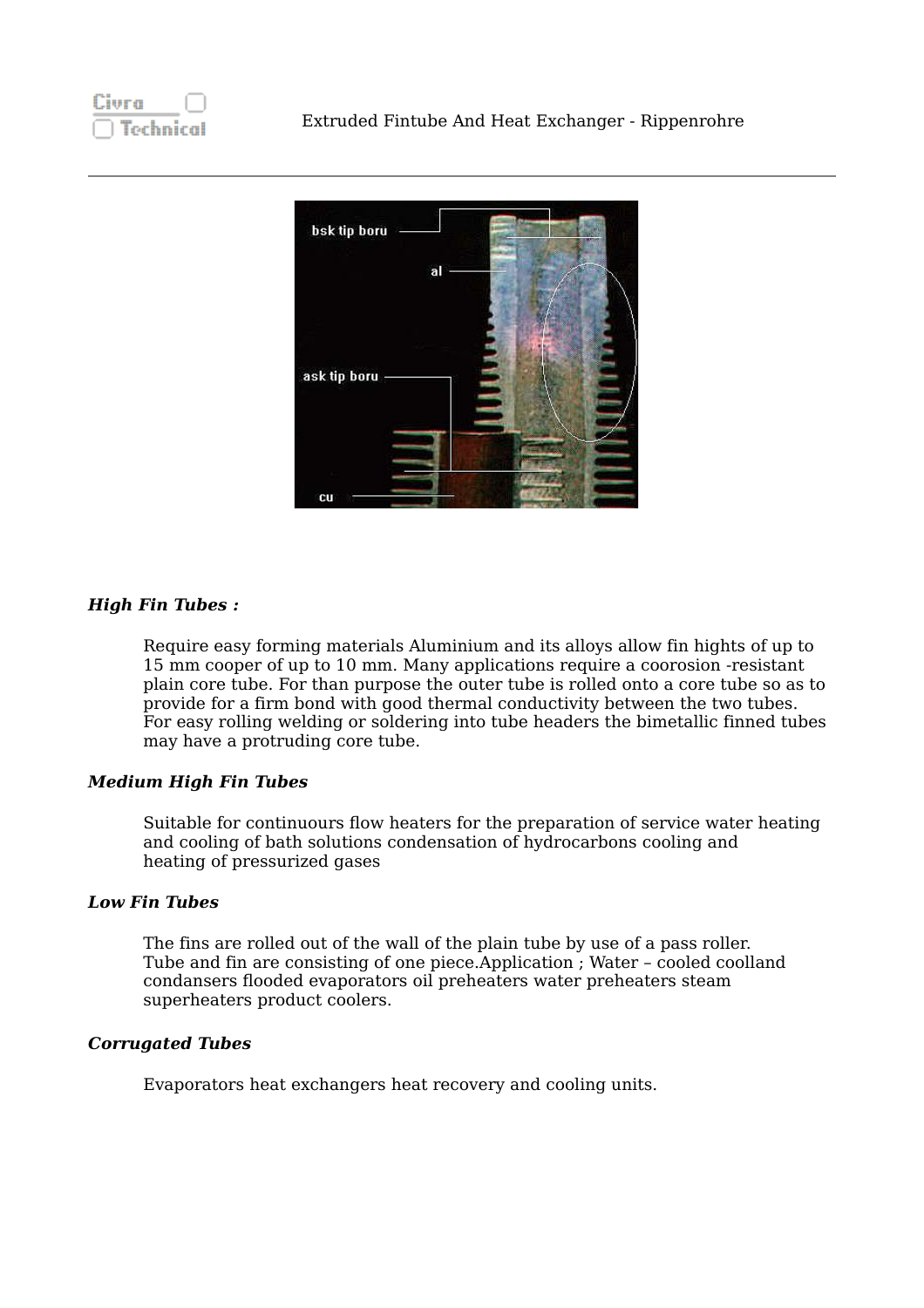Max Tempature : Sk / 90 C – Bsk / 220 C Outside Tube Meterial : Al 99.5 – 99.7 Inside Tube Meterial : Cu ( TS 380 , DIN 1786 ) - Cold Drawn Steel ASTM A 179 - **...**

*m = 3,2 mm*

| Kod       |          | d3 | d4 | d <sub>5</sub> | s3        | h    |
|-----------|----------|----|----|----------------|-----------|------|
| Bsk 42/16 | Sk 42/16 | 16 | 18 | 41             | $0,8 - 2$ | 11,5 |
| Bsk 42/18 | Sk 42/18 | 18 | 20 | 41             | $0,8 - 2$ | 10,5 |
| Bsk 35/18 | Sk 35/18 | 18 | 20 | 35             | $0,8 - 2$ | 7,5  |
| Bsk 35/19 | Sk 35/19 | 19 | 21 | 43             | $0,8 - 2$ | 11   |
| Bsk 46/26 | Sk 46/26 | 24 | 26 | 46             | $0,8 - 2$ | 10   |

*m = 2,2 mm*

| $\overline{R}$ $\overline{R}$<br>$1001x + 27x$<br>$212 + 201 +$ |  |  |  |  |
|-----------------------------------------------------------------|--|--|--|--|
|-----------------------------------------------------------------|--|--|--|--|

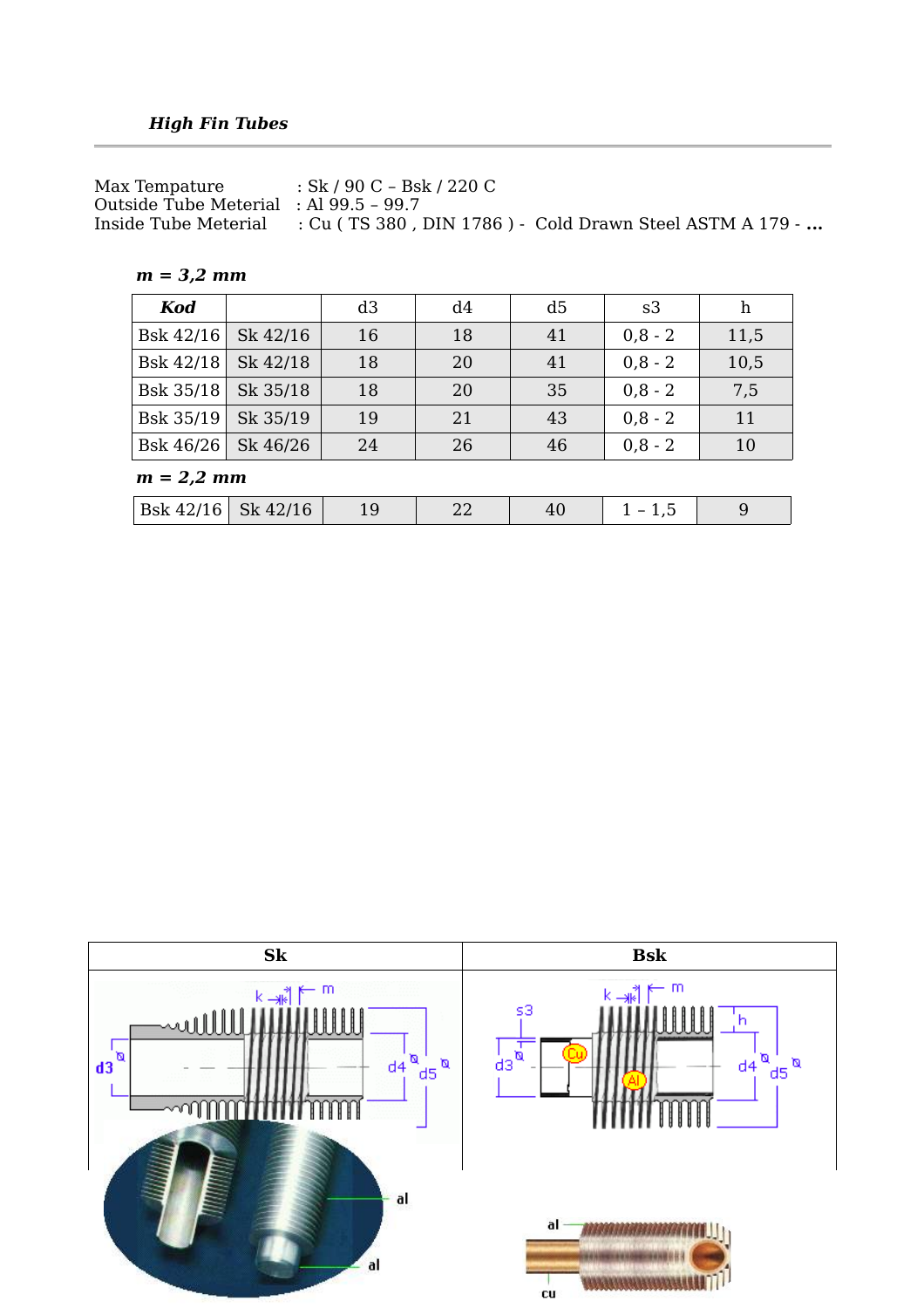*Example [K 500 Turbo Kompresor air cooler with finned tubes](https://fintube.web.tr/kompresor_hava_sogutucu.html)*

### *Medium High Fin Tubes*

Tube Meterial : Al 99,5 – Al 99.7 - Cu ( TS 380 , DIN 1786 )





| $Cu - DIN$<br>1786 | mm   |
|--------------------|------|
| d1                 | 16   |
| d3                 | 10,5 |
| d5                 | 19,5 |
| s2                 | 1    |
| h                  | 3,5  |
| k                  | 0,5  |
| m                  | 2,2  |



[Fin Tube Performance](http://www.fintube.web.tr/boyler.html)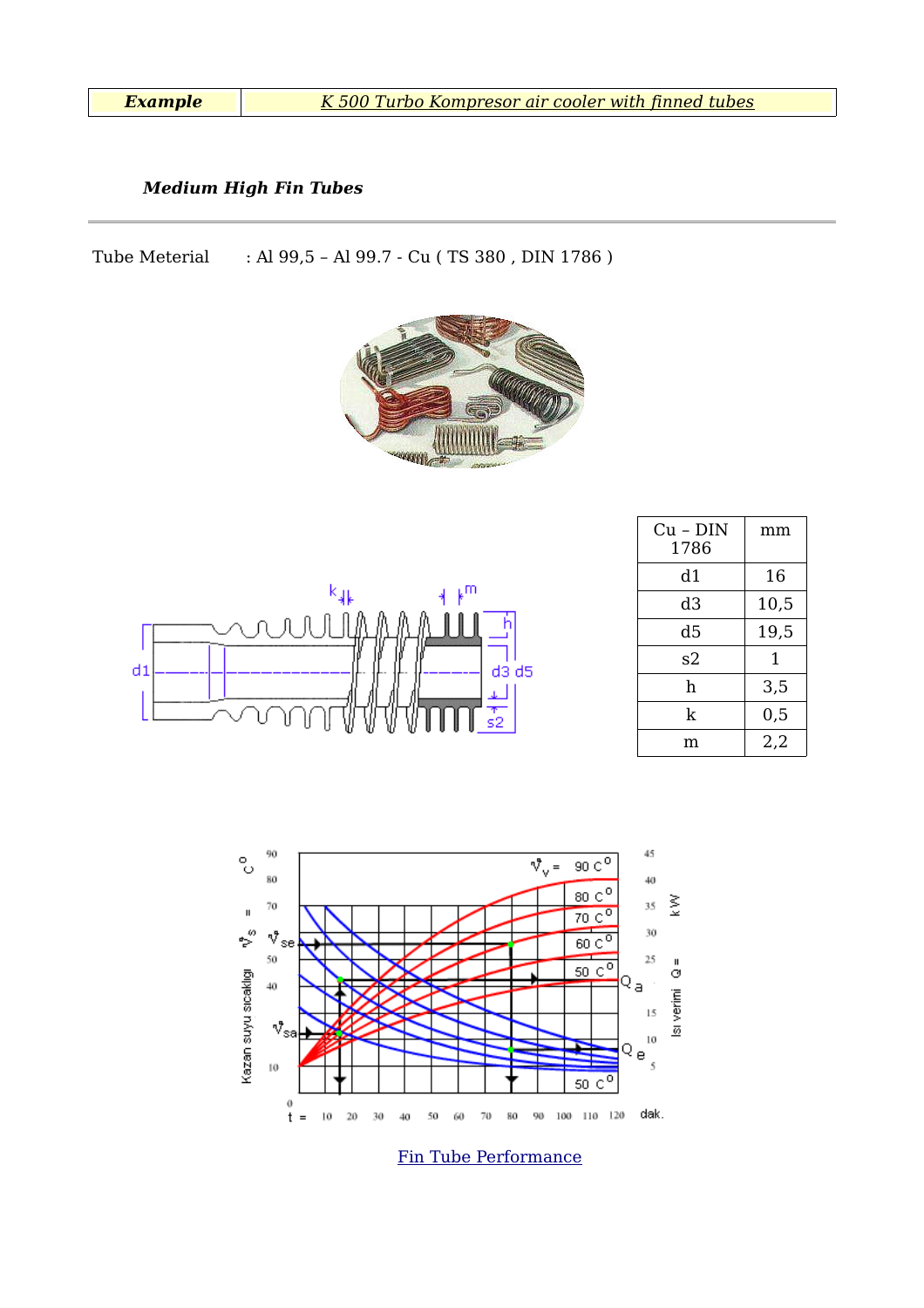# *Low Fin Tubes*

Tube Meterial : Cu (TS 380, DIN 1786) - Cold Drawn Steel ASTM A 179 - ...



| Kod.        | d1   | d <sub>3</sub> | d4   | d5   | m2/  | Aa/Ai | L.                       |
|-------------|------|----------------|------|------|------|-------|--------------------------|
|             | mm   | mm             | mm   | mm   | m    |       | $\epsilon$ m $^{\rm{+}}$ |
| $Cu/dk-16$  | 16   | 9,5            | 12,7 | 15,7 | 0,11 | 3,5   | $6 - 8$                  |
| $Cu/dk-19$  | 19   | 12,8           | 15,8 | 18,8 | 0,13 | 3,3   | $6 - 8$                  |
| $Cu/dk-22$  | 22,2 | 16             | 19   | 22   | 0,16 | 3,1   | $6 - 8$                  |
| $Cu/k-25.4$ | 25,4 | 18,9           | 22,2 | 25,2 | 0,18 | 3,1   | 6 - 8                    |